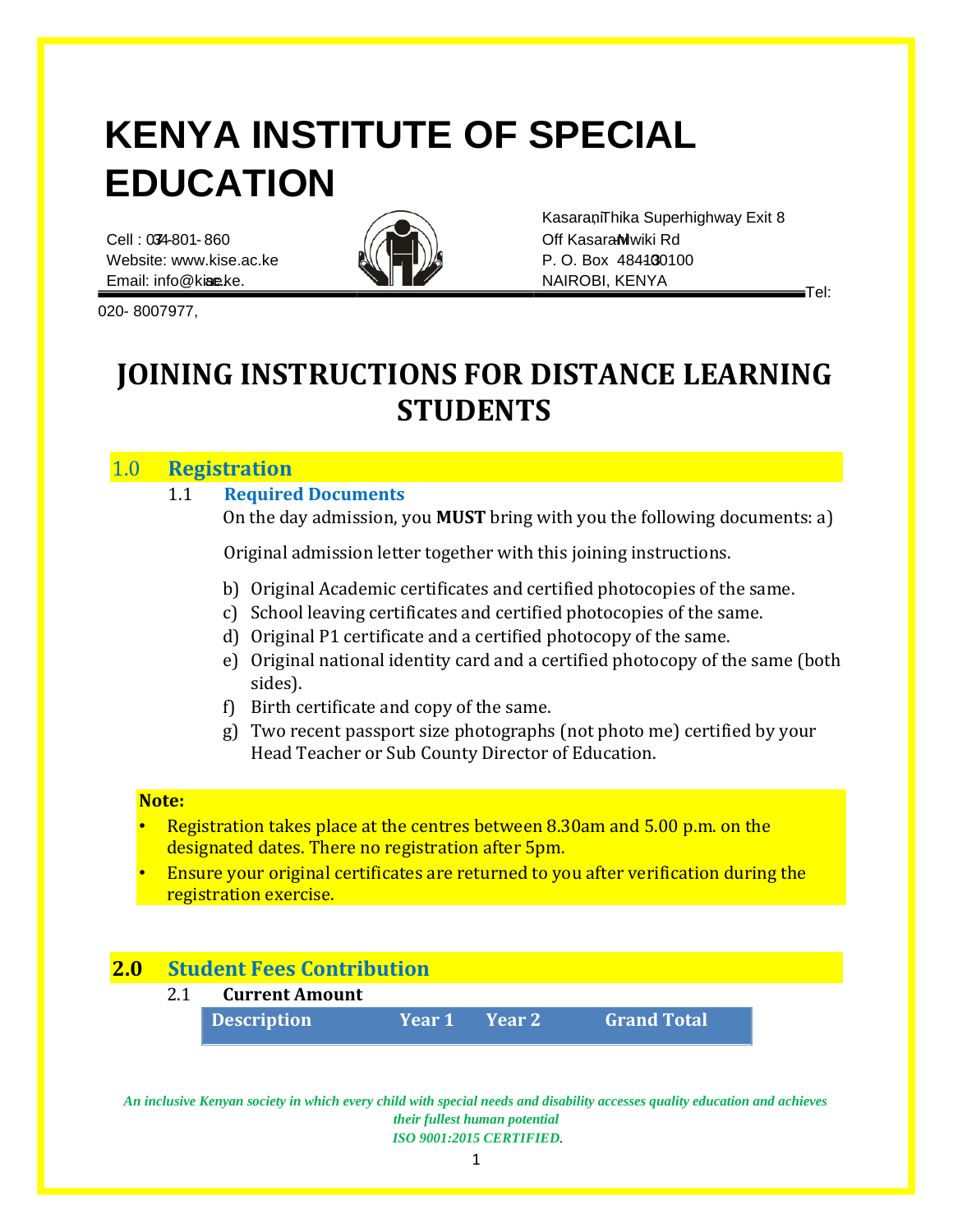| 63,000 | 53,000 | 116,000 |
|--------|--------|---------|
|--------|--------|---------|

#### 2.2 **When to Pay**

Students are encouraged to pay their fees in full during registration.

#### 2.3 **Methods of Payment**

All payments should be deposited through the KISE Bank and M-Pesa accounts:

- KCB Ngara Branch, Account No. 1128797836 (Use your admission number as provided in the admission letter)
- M-Pesa pay bill Number- 851201 (Use your admission number as provided in the admission letter as your account number).

### **CASH PAYMENTS ARE NOT ACCEPTED**

### **3.0 Examinations**

#### **3.1 Internal Examination**

All Internal Examinations and timed CATs are guided by the Institute Examination Regulations.

#### **3.2 KNEC Examinations**

Examinations administered by Kenya National Examinations Council (KNEC) are guided by KNEC regulations.

#### **3.3 Final teaching practice**

This exercise lasts for a period not less than 10 weeks in a school.

# **4.0 Rules and Regulations**

The Institute Management is responsible for administering stipulated rules and regulations and control of student's behavior. Students are expected **to adhere** to rules and regulations without exception.

Student Teachers are required to adhere to the TSC Code of Conduct and Ethics in addition to the KISE Code of Conduct and Ethics at all times when they are at the centres.

# **5.0 Student Wellness and Health Care**

*An inclusive Kenyan society in which every child with special needs and disability accesses quality education and achieves their fullest human potential ISO 9001:2015 CERTIFIED.*